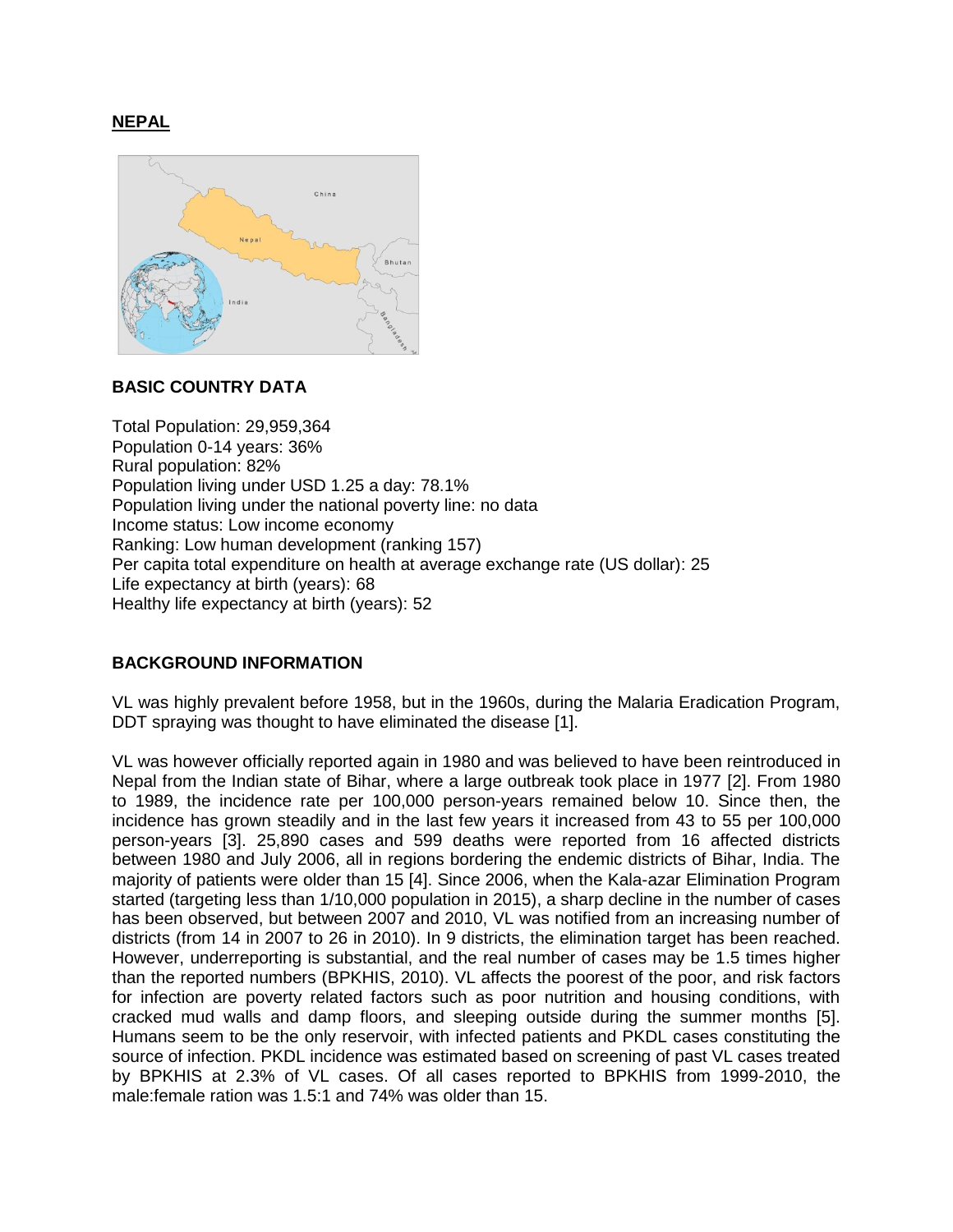HIV-*Leishmania* co-infection is estimated to occur in 1-2% of patients.

CL is very rare. In 2008, an autochtonous case of CL caused by *L. major* was reported [6].

# **PARASITOLOGICAL INFORMATION**

| Leishmania species | <b>Clinical form</b> | <b>Vector species</b> | <b>Reservoirs</b> |
|--------------------|----------------------|-----------------------|-------------------|
| L. donovani        | PKDL                 | P. argentipes         | Human             |

# **MAPS AND TRENDS**

#### **Visceral leishmaniasis**





### **Visceral leishmaniasis trend**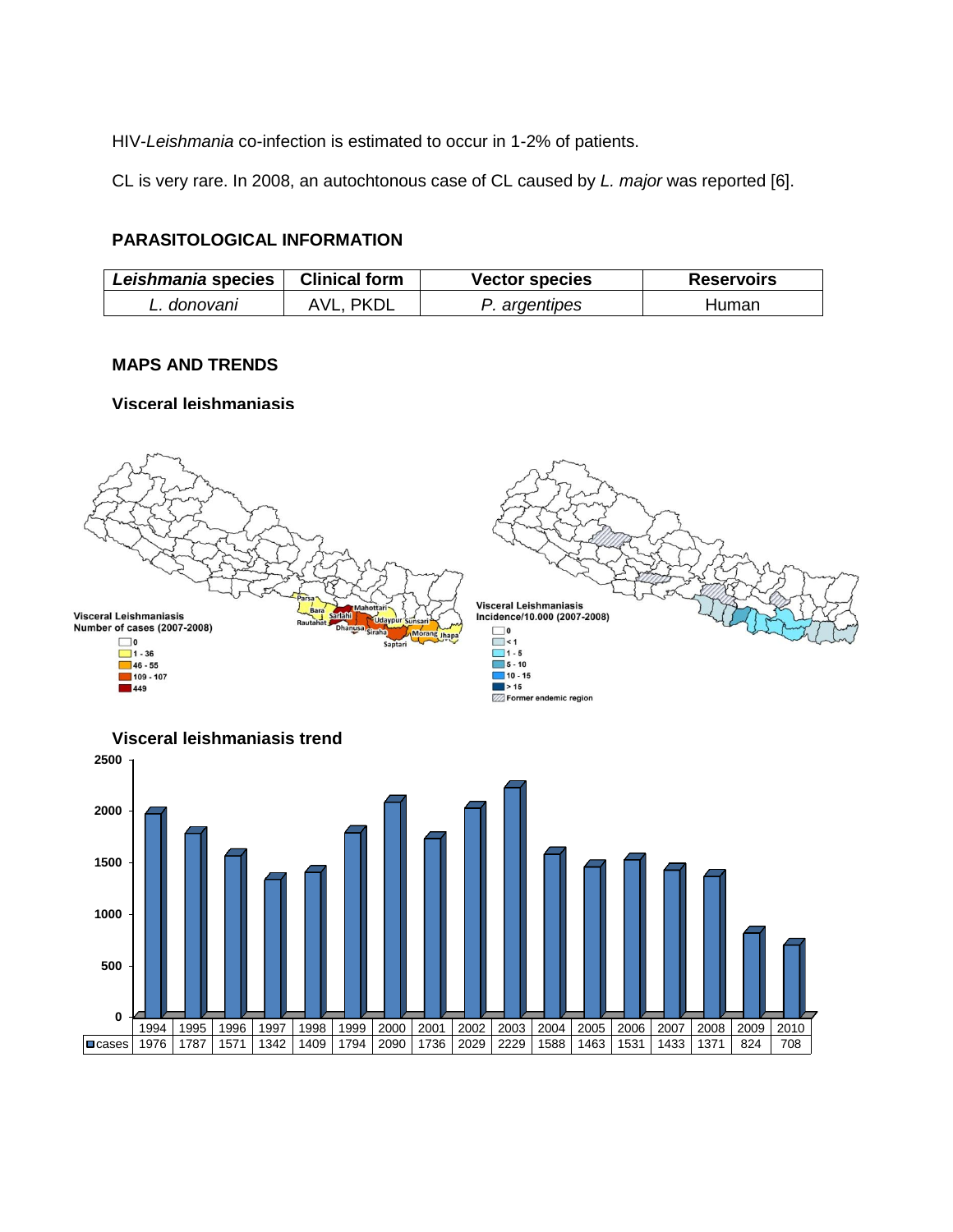## **CONTROL**

The notification of VL is not mandatory. Case reporting is based on passive surveillance. A leishmaniasis control program has been in place since 1993. An agreement for a Kala Azar Elimination Program was signed in 2005 in order to reduce the incidence of VL to 1/10,000 at district level by 2015.

### **DIAGNOSIS, TREATMENT**

### **Diagnosis**

VL: rK39 antigen-based immunochromatographic test (ICT), microscopic examination of spleen aspirate.

#### **Treatment**

VL: miltefosine, 2.5 mg/kg/day for 28 days. There are 11% relapses and the fatality rate is 1.5%. Second line: conventional amphotericin B, 1 mg/kg/day, 14 doses. Resistance to antimonials is suspected as it is highly prevalent in the neighboring Indian state of Bihar. Sodium stibogluconate is being phased out, but still offered as treatment in 4 districts (20 mg Sb<sup>v</sup>/kg/day for 30 days).

# **ACCESS TO CARE**

Treatment for leishmaniasis patients has been provided free of charge since 2 years; it also includes a reimbursement of transport to the health facility of 1,000 Nepalese Rupees. However, access to treatment remains incomplete. Not all health centers have trained human resources and drugs for treating leishmaniasis. A significant amount of patients live in very remote areas, with no health facilities and no transport, or are very poor and lack the funds to travel. As the transport fee is only given after treatment is finished, some patients can not reach the health centers because of a lack of cash. Outside the official endemic areas, VL diagnosis and treatment are not provided. Patients in these areas have no access to treatment; however, sporadic cases of leishmaniasis occur. Poor patients suffer major economic loss when they spend time away from home. For these reasons, most first seek care at a local village health worker, unqualified to treat leishmaniasis. When seeking care outside the community, 45% of patients use of the public sector, 11% use poorly trained private practitioners and 23% resort to indigenous healers [7].

The Government purchased miltefosine, amphotericin and SSG treatments for around 1,000 patients in 2008. In 2007 and 2008, 1,433 resp. 1,371 patients were reported and treated in the public sector. The real number of patients in Nepal is thought to be higher than the number reported and treated in the public sector.

# **ACCESS TO DRUGS**

Sodium stibogluconate, miltefosine and amphotericin B are included in the National Essential Drug List for VL. Miltefosine (Paladin, Canada) is registered in Nepal. These drugs are not available in private pharmacies or drug markets.